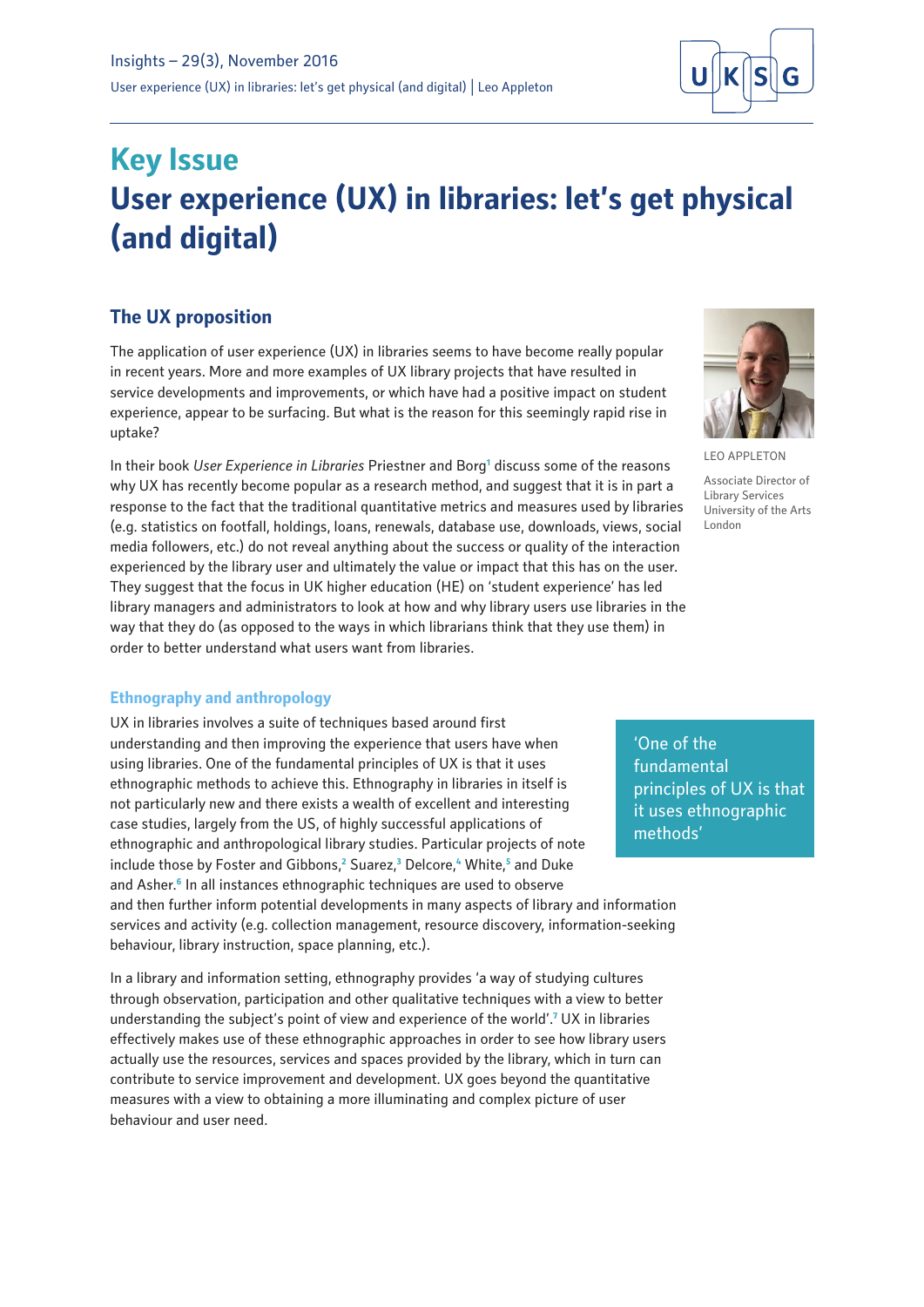#### 225 **UX tools**

Examples of UX methods include:

- observation of user movement in the library (to see where users naturally physically travel to within their library spaces as opposed to where the librarians think they travel to)
- observation of activity within given spaces (to see how users naturally behave in demarked spaces and environments)
- walking through library spaces with users to observe and discuss how they use the library
- focused discussion with library users about what works for them and what does not
- diaries and reflective exercises about users' experience of the library
- observation of alternative library- or service-oriented spaces
- directed storytelling
- unstructured interviews
- photo studies
- cognitive mapping.

By researching through using one or more of these methods, library managers are able to generate significant and large quantities of data which then need to be effectively collected and analysed, but essentially there needs to be a coding process and the adoption of a critical standpoint. It is important not to lose sight of the fact that the aim of UX is to look at the service wholly from a user perspective (as opposed to a financial or political perspective).**<sup>8</sup>**

**UX and the design of library spaces**

Traditionally, the library space (design, layout, access, practicality of use, etc.) was not really considered when addressing performance. The focus was rather more on the quantitative and statistical measures mentioned earlier, and the exploration of user behaviours within library spaces was not regarded as being part of any such measures. In academic libraries, with 'student experience' now being all-important, this is no longer the case and, due to its ethnographic nature, UX is very well placed to address this. UX is therefore being increasingly used to inform the 'design' of library services with the user at the heart of the decision-making and the intended outcome being to improve the quality of the library for the benefit of the user, through improved design.

'Design suggests an intentional attempt to create, and the expression of some type of vision, rather than an arbitrary or unintentional occurrence.'**<sup>9</sup>**

With this in mind, the notion of design is a key one within UX. The delivery of high-quality, high-performing library services is the aim of every library manager, and effective services need to be designed. Librarians are quite often unknowingly involved in design, in as much as every operational management decision (e.g. about loan periods, where to house a collection, how to create access to a collection, introducing new services, etc.) is a decision about the design of the library service.**<sup>10</sup>** What UX does is ensure that the users' behaviour patterns, use and expectation of the library service are behind any such decisions.

wholly from a user perspective'

'the aim of UX is to look at the service

> 'the notion of design is a key one within UX'

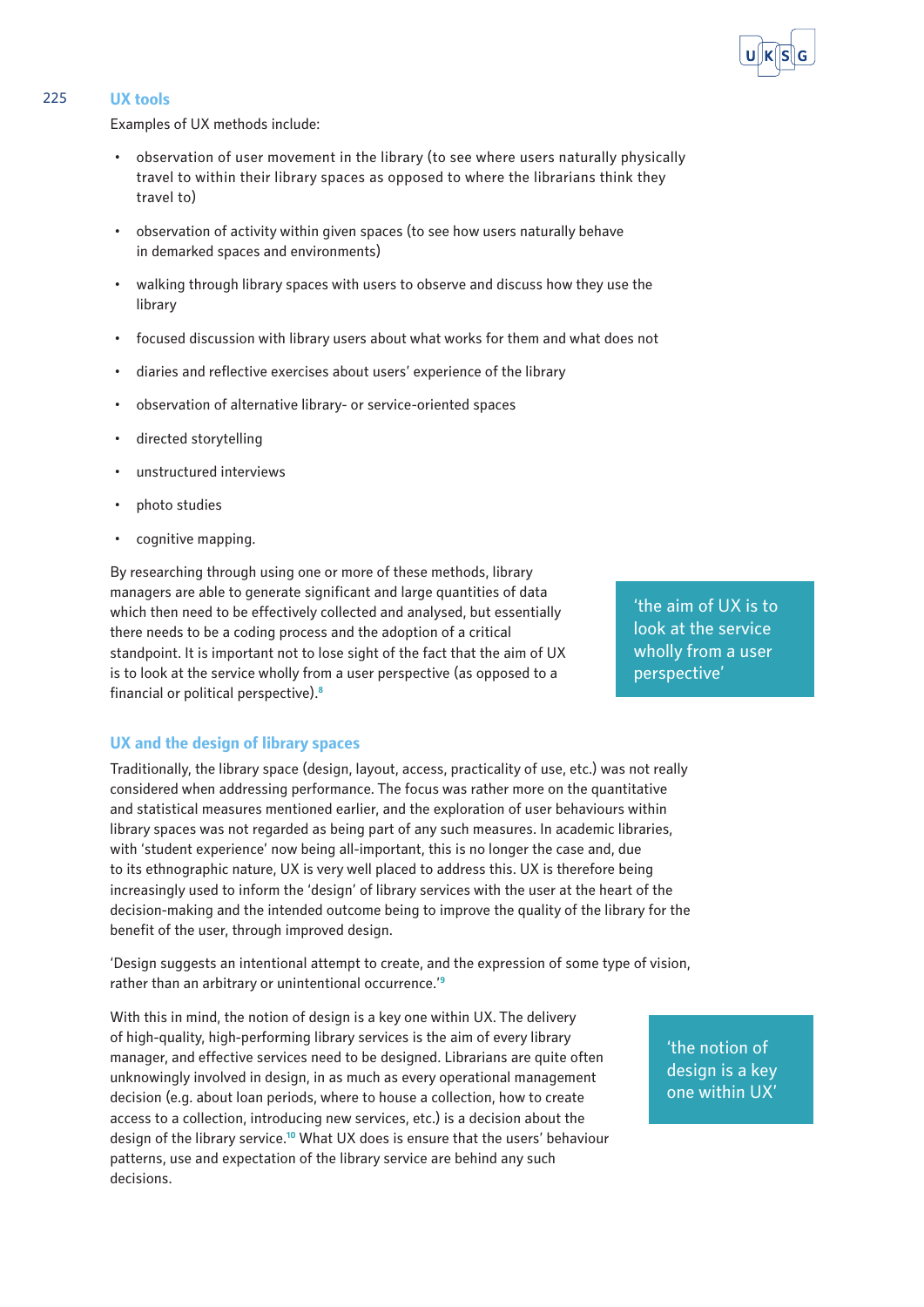

#### 226 **UX and digital resources**

UX can extend to every touchpoint which the library creates where the user or community connects with the library's human or material resources, both physically or virtually. UX starts with the most basic of elements, the core values of the library service.**<sup>11</sup>** This point assumes that most (if not all) libraries share common values about equitable access to quality resources and ensuring that users of the library have a highly positive experience.

Ironically, until its recent resurgence, UX was carried out by libraries, but largely applied by libraries just to the design and usability of websites and systems interfaces. This practice was not necessarily referred to as 'UX' and often badged as 'usability testing'. Perhaps, back in the days when library technology and digital resources were regarded as 'new', librarians felt a need to measure the quality of these new services in a different way, hence the focus on usability. It is interesting that it has taken until the recent 'UX revolution' to apply usability to the rest of the library offer. However, as we have now established, UX is indeed all about the quality and performance of service design (of both physical and digital libraries) and presents its own toolkit of qualitative methods for doing this, including the notion of usability testing.

In an anthropological study looking at HE students' post-digital learning landscapes, Donna Lanclos suggests that 'digital' now permeates all of our learning and that it is 'just understood' by those who use it and when we ask library users to think about what they do with technology or how they use the web they are often intrigued and find it difficult to disentangle this from their everyday learning practices.**<sup>12</sup>**

Systems usability is now accepted into the suite of UX tools that libraries use and often digital spaces are looked at alongside physical spaces, with the improvement of one space often interlinked with the improvement of another. A large-scale UX project, using many UX tools, was carried out at the University of North Carolina and is an excellent example of simultaneously approaching the user experiences of both the physical and digital library,**<sup>13</sup>** whilst work undertaken at the University of the Arts London illustrates how UX techniques were applied in the actual procurement and subsequent interface developments of a new library discovery system.**<sup>14</sup>**

## **Final thoughts**

Whether investigating the use of the physical or the digital library, through placing the user at the heart of the method, UX harnesses the concept of the library user as the customer and really focuses on the quality of their experience. UX seeks to identify how the library has a positive impact on the user by finding out exactly how the user interacts and uses the library's services, facilities and resources. UX is proving to be an invaluable method in providing deep insights into what the user values about the library and similarly what they do not, which can only be a good thing in an environment in which the customer is key, engagement is essential and continual improvement is the norm.

'UX harnesses the concept of the library user as the customer and really focuses on the quality of their experience'

#### **References**

1. Priestner, A and Borg, M, Uncovering complexity and detail: the UX proposition. In: *User Experience in Libraries: Applying Ethnography and Human-Centred Design,* Eds. Priestner A and Borg M, 2016, London, Routledge.

<sup>2.</sup> Foster, N and Gibbons, S, *Studying Students : The Undergraduate Research Project at the University of Rochester*, 2007, Chicago: Association of College and Research Libraries: **[http://www.ala.org/acrl/sites/ala.org.acrl/files/content/publications/booksanddigitalresources/digital/Foster-Gibbons\\_cmpd.pdf](http://www.ala.org/acrl/sites/ala.org.acrl/files/content/publications/booksanddigitalresources/digital/Foster-Gibbons_cmpd.pdf)** (accessed 19

August 2016).